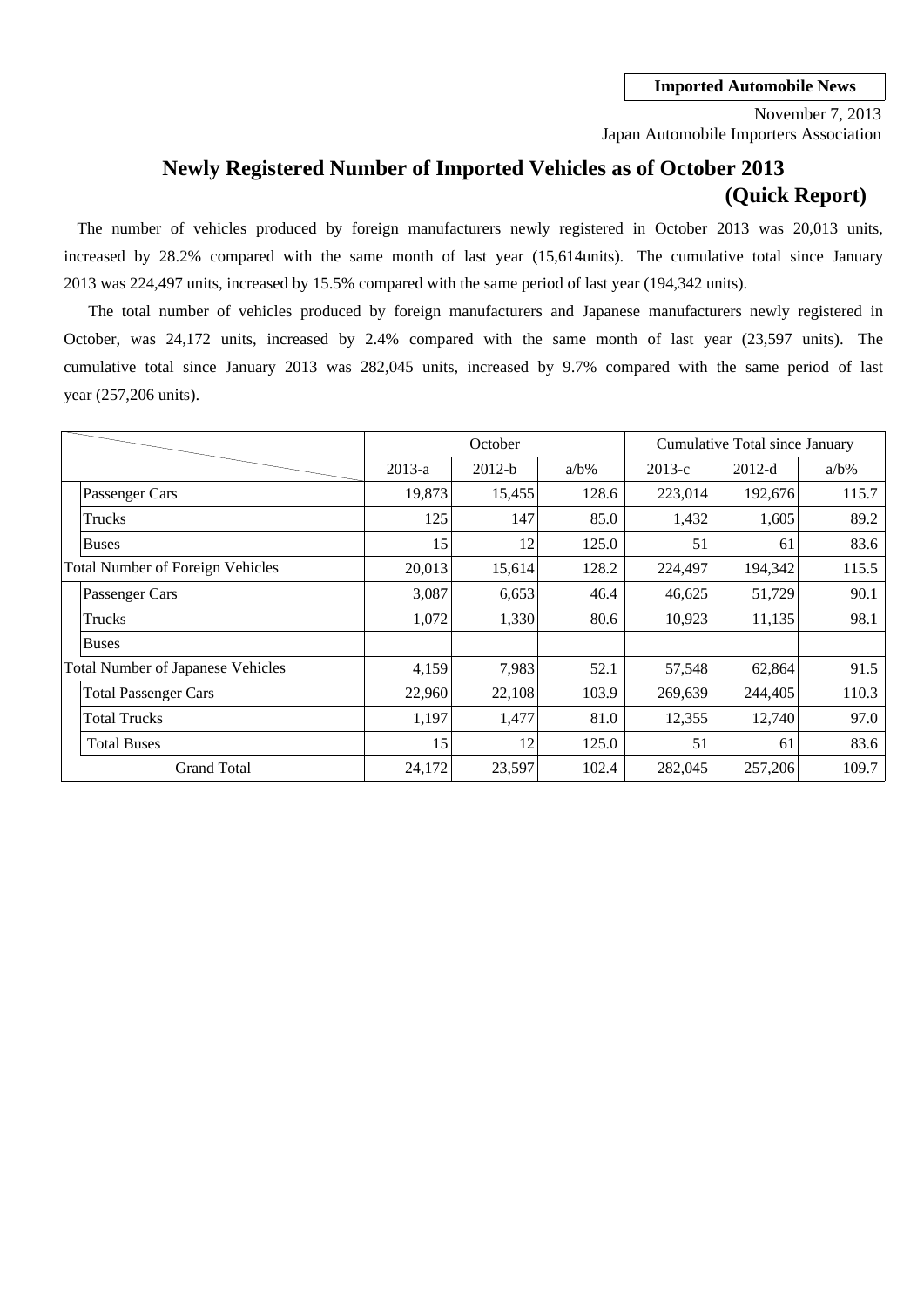## **Newly Registered Imported Vehicles by Brand (Total Passenger Cars, Trucks and Buses)**

|                        |                 |              |                 |                     |                     |                                |                 | Oct. '13      |
|------------------------|-----------------|--------------|-----------------|---------------------|---------------------|--------------------------------|-----------------|---------------|
|                        |                 | October      |                 |                     |                     | Cumulative Total since January |                 |               |
|                        | 2013-a          | Share%       | $2012-b$        | $a/b\%$             | 2013-е              | Share%                         | $2012-d$        | c/d%          |
| VW                     | 4,671           | 19.32        | 4.064           | 114.9               | $\overline{53,055}$ | 18.81                          | 46,035          | 115.2         |
| Mercedes-Benz          | 3,922           | 16.23        | 2,361           | 166.1               | 43,101              | 15.28                          | 33,002          | 130.6         |
| <b>BMW</b>             | 3,447           | 14.26        | 2,662           | $\overline{1}29.5$  | 36,506              | 12.94                          | 32,186          | 113.4         |
| Nissan                 | 2,259           | 9.35         | 3.162           | 71.4                | 31,693              | 11.24                          | 37,674          | 84.1          |
| Audi                   | 1,717           | 7.10         | 1,685           | 101.9               | 23,078              | 8.18                           | 20,041          | 115.2         |
| Volvo                  | 1,382           | 5.72         | 798             | 173.2               | 14,110              | 5.00                           | 11,113          | 127.0         |
| <b>BMW MINI</b>        | 1,370           | 5.67         | 978             | 140.1               | 13,763              | 4.88                           | 13,102          | 105.0         |
| Toyota                 | 1,283           | 5.31         | 1,670           | 76.8                | 13,569              | 4.81                           | 15,178          | 89.4          |
| Mitsubishi             | 573<br>447      | 2.37         | 3,057           | 18.7                | 11,056              | 3.92                           | 8,941           | 123.7         |
| Fiat                   | <br>416         | 1.85         | 318             | 140.6               | 5,618               | 1.99                           | 4,671           | 120.3         |
| Peugeot                | 311             | 1.72<br>1.29 | 293<br>279      | 142.0<br>111.5      | 4,826<br>3,915      | 1.71<br>1.39                   | 4,556<br>4,070  | 105.9<br>96.2 |
| Jeep<br>Porsche        | 385             | 1.59         | 385             | 100.0               | 3,742               | 1.33                           | 3,531           | 106.0         |
| Ford                   | 273             | 1.13         | 347             | 78.7                | 3,395               | 1.20                           | 3,318           | 102.3         |
| Renault                | 396             | 1.64         | 190             | 208.4               | 2,928               | 1.04                           | 2,593           | 112.9         |
| <b>Land Rover</b>      | 206             | 0.85         | 130             | 158.5               | 2,913               | 1.03                           | 1,289           | 226.0         |
| Alfa Romeo             | 167             | 0.69         | 186             | 89.8                | 2,442               | 0.87                           | 3,746           | 65.2          |
| Citroen                | 215             | 0.89         | 243             | 88.5                | 2,398               | 0.85                           | 3,155           | 76.0          |
| Chrysler               | 63              | 0.26         | 31              | 203.2               | 1,572               | 0.56                           | 493             | 318.9         |
| Suzuki                 | $\overline{41}$ | 0.17         | $\overline{87}$ | $\frac{47.1}{47.1}$ | 1,174               | 0.42                           | $\frac{895}{ }$ | 131.2         |
| Cadillac               | 85              | 0.35         | 76              | 111.8               | 1,125               | 0.40                           | 1,017           | 110.6         |
| Chevrolet              | 97              | 0.40         | 96              | 101.0               | 1,116               | 0.40                           | 1,210           | 92.2          |
| smart                  | 66              | 0.27         | 88              | $\overline{75.0}$   | 1,092               | 0.39                           | 1,164           | 93.8          |
| Jaguar                 | 65              | 0.27         | 62              | 104.8               | 837                 | 0.30                           | 858             | 97.6          |
| Dodge                  | $\overline{38}$ | 0.16         | 90              | 42.2                | 615                 | 0.22                           | 918             | 67.0          |
| Ferrari                | $\overline{30}$ | 0.12         | $\overline{34}$ | 88.2                | 443                 | 0.16                           | 414             | 107.0         |
| Maserati               | 54              | 0.22         | 19              | 284.2               | 332                 | 0.12                           | 258             | 128.7         |
| Lotus                  | 20              | 0.08         | 25              | 80.0                | 264                 | 0.09                           | 229             | 115.3         |
| <b>Aston Martin</b>    | 13              | 0.05         | 11              | 118.2               | 175                 | 0.06                           | 131             | 133.6         |
| <b>Bentley</b>         | $\overline{27}$ | 0.11         | 40              | 67.5                | 168                 | 0.06                           | 187             | 89.8          |
| Lamborghini            | 17              | 0.07         | 19              | 89.5                | 159                 | 0.06                           | 145             | 109.7         |
| <b>BMW</b> Alpina      | 29              | 0.12         | 18              | 161.1               | 146                 | 0.05                           | 115             | 127.0         |
| <b>GMC</b>             | 12              | 0.05         | 9               | 133.3               | 91                  | 0.03                           | 90              | 101.1         |
| <b>Rolls Royce</b>     | 11              | 0.05         | 11              | 100.0               | 85                  | 0.03                           | 70              | 121.4         |
| Hummer                 | 3               | 0.01         | 16              | 18.8                | 83                  | 0.03                           | 201             | 41.3          |
| Mclaren                | $\overline{6}$  | 0.02         | 9               | 66.7                | 72                  | 0.03                           | 33              | 218.2         |
| Lancia                 | $\overline{4}$  | 0.02         | 10              | 40.0                | 69                  | 0.02                           | 111             | 62.2          |
| Hyundai                | 15              | 0.06         | 13              | 115.4               | 58                  | 0.02                           | 95              | 61.1          |
| Honda                  | 31<br>5         | 0.01         | 7               | 42.9                | 55                  | 0.02                           | 176             | 31.3          |
| Rover                  |                 | 0.02         | $\overline{5}$  | 1 <sub>00.0</sub>   | 37                  | 0.01                           | 46              | 80.4          |
| Morgan                 | 5<br>5          | 0.02<br>0.02 |                 | 500.0               | 28<br>15            | 0.01<br>0.01                   | 13              | 215.4         |
| Scania<br><b>Buick</b> | $\overline{c}$  | 0.01         |                 | 200.0               | 14                  | 0.00                           | 1               | 1400.0        |
| MG                     | $\overline{4}$  | 0.02         | 1               | 400.0               | 14                  | 0.00                           | $\,$ 8 $\,$     | 175.0         |
| Pontiac                | 1               | 0.00         | 1               | 100.0               | 11                  | 0.00                           | 9               | 122.2         |
| Maybach                |                 |              |                 |                     | 5                   | 0.00                           | 10              | 50.0          |
| Saab                   |                 |              |                 |                     | 5                   | 0.00                           | 20              | 25.0          |
| Autobianchi            |                 | 0.00         |                 |                     | 3                   | 0.00                           |                 | 300.0         |
| Bugatti                |                 | 0.00         |                 |                     | 3                   | 0.00                           | 4               | 75.0          |
| Kia                    |                 |              |                 |                     | 3                   | 0.00                           | $\frac{1}{2}$   | 300.0         |
| <b>PROTON</b>          |                 |              |                 |                     | 2                   | 0.00                           | 2               | 100.0         |
| Unimog                 |                 |              |                 |                     | $\overline{2}$      | 0.00                           | 9               | 22.2          |
| <b>GMDAT</b>           |                 |              |                 |                     | 1                   | 0.00                           |                 |               |
| Isuzu                  |                 |              |                 |                     | 1                   | 0.00                           |                 |               |
| Ssangyong              |                 |              |                 |                     | 1                   | 0.00                           | $\overline{c}$  | 50.0          |
| Artega                 |                 |              |                 |                     |                     |                                | 1               |               |
| Detomaso               |                 |              |                 |                     |                     |                                |                 |               |
| Mini                   |                 |              |                 |                     |                     |                                |                 |               |
| <b>RUF</b>             |                 |              |                 |                     |                     |                                | $\overline{2}$  |               |
| <b>Saturn</b>          |                 |              |                 |                     |                     |                                |                 |               |
| Zagato                 |                 |              |                 |                     |                     |                                |                 |               |
| Others                 | 9               | 0.04         | 6               | 150.0               | 61                  | 0.02                           | 61              | 100.0         |
| Total                  | 24,172          | 100.00       | 23,597          | 102.4               | 282,045             | 100.00                         | 257,206         | 109.7         |

※ Listed following the breakdown of the cumulative total since January; 2013 (c)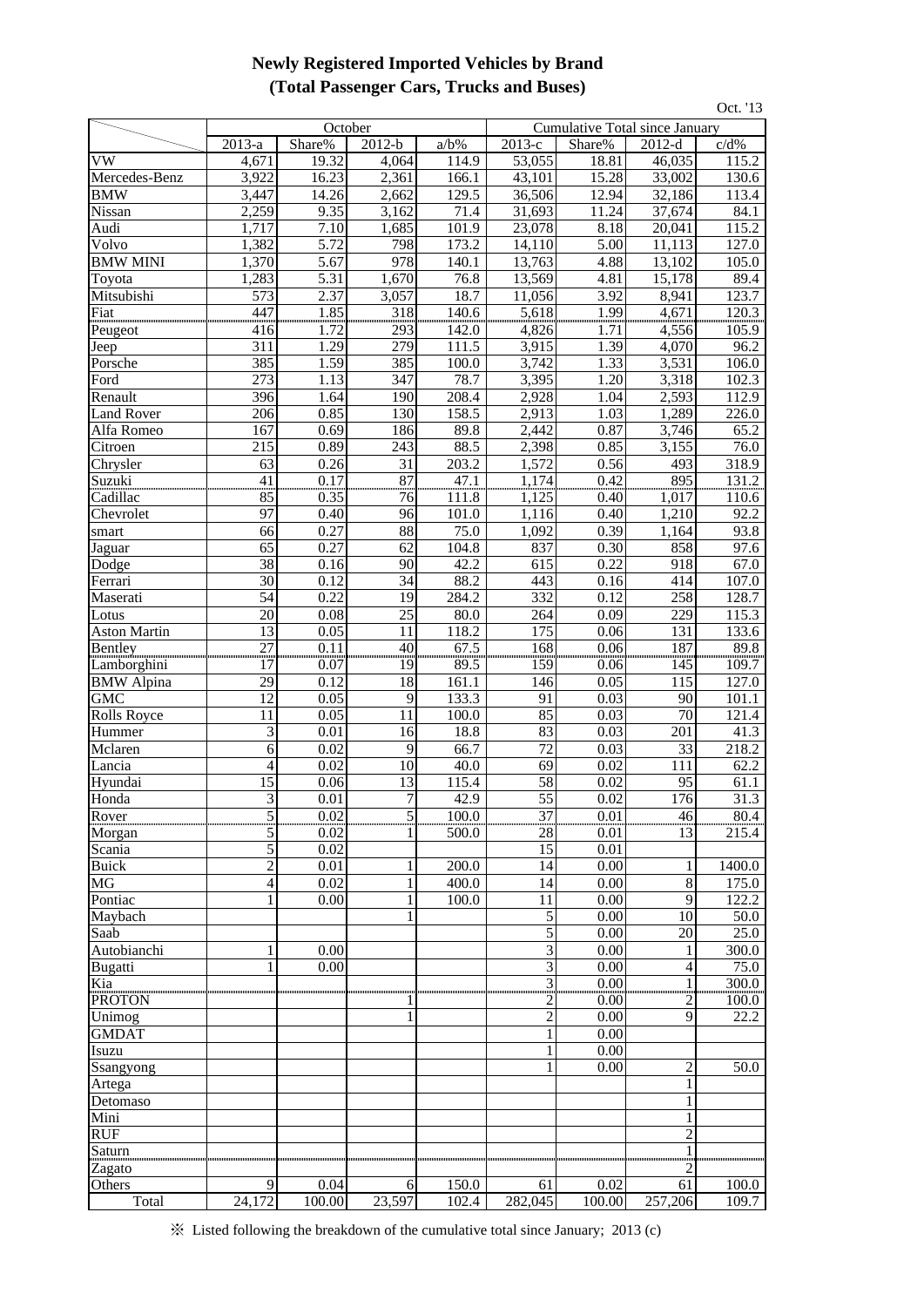## **Newly Registered Foreign Manufacturers Vehicles**

| Oct. '13<br><b>Foreign Manufacturers (Passenger Cars)</b><br><b>Cumulative Total since January</b> |                |                         |                |                |                         |                |                |         |  |  |  |  |
|----------------------------------------------------------------------------------------------------|----------------|-------------------------|----------------|----------------|-------------------------|----------------|----------------|---------|--|--|--|--|
|                                                                                                    |                | October 2013            |                |                | Same month of last year |                |                |         |  |  |  |  |
|                                                                                                    | Standard       | Small                   | Total-a        | Total-b        | $a/b\%$                 | $2013-c$       | $2012-d$       | $c/d\%$ |  |  |  |  |
| VW                                                                                                 | 3,302          | 1,369                   | 4,671          | 4,063          | 115.0                   | 53,052         | 46,033         | 115.2   |  |  |  |  |
| Mercedes-Benz                                                                                      | 3,922          |                         | 3,922          | 2,359          | 166.3                   | 43,090         | 32,994         | 130.6   |  |  |  |  |
| <b>BMW</b>                                                                                         | 3,444          | 3                       | 3,447          | 2,662          | 129.5                   | 36,506         | 32,186         | 113.4   |  |  |  |  |
| Audi                                                                                               | 1,717          |                         | 1,717          | 1,685          | 101.9                   | 23,078         | 20,041         | 115.2   |  |  |  |  |
| Volvo                                                                                              | 1,357          |                         | 1,357          | 783            | 173.3                   | 13,909         | 10,918         | 127.4   |  |  |  |  |
| <b>BMW MINI</b>                                                                                    | 649            | 721                     | 1,370          | 978            | 140.1                   | 13,763         | 13,102         | 105.0   |  |  |  |  |
| Fiat                                                                                               | 14             | 433                     | 447            | 318            | 140.6                   | 5,618          | 4,671          | 120.3   |  |  |  |  |
| Peugeot                                                                                            | 416            |                         | 416            | 293            | 142.0                   | 4,826          | 4,556          | 105.9   |  |  |  |  |
| Jeep                                                                                               | 311            |                         | 311            | 279            | 111.5                   | 3,914          | 4,068          | 96.2    |  |  |  |  |
| Porsche                                                                                            | 384            |                         | 385            | 385            | 100.0                   | 3,742          | 3,531          | 106.0   |  |  |  |  |
| Ford                                                                                               | 258            |                         | 258            | 307            | 84.0                    | 3,146          | 2,968          | 106.0   |  |  |  |  |
| Renault                                                                                            | 375            | 21                      | 396            | 190            | 208.4                   | 2,928          | 2,593          | 112.9   |  |  |  |  |
| <b>Land Rover</b>                                                                                  | 201            |                         | 201            | 123            | 163.4                   | 2,850          | 1,234          | 231.0   |  |  |  |  |
| Alfa Romeo                                                                                         | 165            | $\overline{c}$          | 167            | 186            | 89.8                    | 2,442          | 3,746          | 65.2    |  |  |  |  |
| Citroen                                                                                            | 213            | $\overline{c}$          | 215            | 243            | 88.5                    | 2,398          | 3,154          | 76.0    |  |  |  |  |
| Chrysler                                                                                           | 52             | 10                      | 62             | 31             | 200.0                   | 1,565          | 488            | 320.7   |  |  |  |  |
| smart                                                                                              |                | 66                      | 66             | 88             | 75.0                    | 1,092          | 1,164          | 93.8    |  |  |  |  |
| Jaguar                                                                                             | 65             |                         | 65             | 62             | 104.8                   | 837            | 858            | 97.6    |  |  |  |  |
| Chevrolet                                                                                          | 70             |                         | 70             | 78             | 89.7                    | 807            | 937            | 86.1    |  |  |  |  |
| Cadillac                                                                                           | 54             |                         | 54             | $\frac{38}{2}$ | 142.1                   | 749            | 606            | 123.6   |  |  |  |  |
| Dodge                                                                                              | 33             |                         | 33             | 78             | 42.3                    | 527            | 792            | 66.5    |  |  |  |  |
| Ferrari                                                                                            | 30             |                         | 30             | 34             | 88.2                    | 443            | 414            | 107.0   |  |  |  |  |
| Maserati                                                                                           | 54             |                         | 54             | 19             | 284.2                   | 332            | 258            | 128.7   |  |  |  |  |
| Lotus                                                                                              | 18             | $\overline{c}$          | 20             | 25             | 80.0                    | 264            | 229            | 115.3   |  |  |  |  |
| <b>Aston Martin</b>                                                                                | 9              | $\overline{4}$          | 13             | 11             | 118.2                   | 175            | 131            | 133.6   |  |  |  |  |
| Bentley                                                                                            | 27             |                         | 27             | 40             | 67.5                    | 168            | 187            | 89.8    |  |  |  |  |
| Lamborghini                                                                                        | 17             |                         | 17             | 19             | 89.5                    | 159            | 145            | 109.7   |  |  |  |  |
| <b>BMW</b> Alpina                                                                                  | 29             |                         | 29             | 18             | 161.1                   | 146            | 115            | 127.0   |  |  |  |  |
| <b>Rolls Royce</b>                                                                                 | 11             |                         | 11             | 11             | 100.0                   | 85             | 70             | 121.4   |  |  |  |  |
| Mclaren                                                                                            | 6              |                         | 6              | 9              | 66.7                    | 72             | 33             | 218.2   |  |  |  |  |
| Lancia                                                                                             | $\overline{c}$ | 2                       | 4              | 10             | 40.0                    | 69             | 111            | 62.2    |  |  |  |  |
| Hummer                                                                                             | $\overline{c}$ |                         | $\sqrt{2}$     | 9              | 22.2                    | 39             | 93             | 41.9    |  |  |  |  |
| Rover                                                                                              | $\mathbf{1}$   | $\overline{\mathbf{4}}$ | 5              | $\overline{5}$ | 100.0                   | 37             | 45             | 82.2    |  |  |  |  |
| <b>GMC</b>                                                                                         | $\overline{c}$ |                         | $\overline{c}$ | $\overline{2}$ | 100.0                   | 28             | 30             | 93.3    |  |  |  |  |
| Morgan                                                                                             | 1              | 4                       | 5              | 1              | 500.0                   | 28             | 13             | 215.4   |  |  |  |  |
| <b>Buick</b>                                                                                       | $\overline{2}$ |                         | $\overline{c}$ | $\mathbf{1}$   | 200.0                   | 14             | 1              | 1,400.0 |  |  |  |  |
| <b>MG</b>                                                                                          |                | $\overline{4}$          | 4              | $\mathbf{1}$   | 400.0                   | 14             | 8              | 175.0   |  |  |  |  |
| Hyundai                                                                                            |                |                         |                | $\overline{c}$ |                         | 12             | 40             | 30.0    |  |  |  |  |
| Pontiac                                                                                            | $\mathbf{1}$   |                         | 1              | $\mathbf{1}$   | 100.0                   | 11             | 9              | 122.2   |  |  |  |  |
| Maybach                                                                                            |                |                         |                | 1              |                         | 5<br>wūm       | 10<br>unui     | 50.0    |  |  |  |  |
| Saab                                                                                               |                |                         |                |                |                         | 5              | 20             | 25.0    |  |  |  |  |
| Autobianchi                                                                                        |                | $\mathbf{1}$            | 1              |                |                         | 3              | 1              | 300.0   |  |  |  |  |
| <b>Bugatti</b>                                                                                     | 1              |                         | 1              |                |                         | $\mathfrak{Z}$ | 4              | 75.0    |  |  |  |  |
| Kia                                                                                                |                |                         |                |                |                         | 3              | 1              | 300.0   |  |  |  |  |
| <b>PROTON</b>                                                                                      |                |                         |                | $\mathbf{1}$   |                         | $\overline{c}$ | $\overline{c}$ | 100.0   |  |  |  |  |
| <b>GMDAT</b>                                                                                       |                |                         |                |                |                         | 1              |                |         |  |  |  |  |
| Ssangyong                                                                                          |                |                         |                |                |                         | 1              | $\overline{c}$ | 50.0    |  |  |  |  |
| Artega                                                                                             |                |                         |                |                |                         |                | 1              |         |  |  |  |  |
| Detomaso                                                                                           |                |                         |                |                |                         |                | 1              |         |  |  |  |  |
| <b>RUF</b>                                                                                         |                |                         |                |                |                         |                | $\frac{2}{2}$  |         |  |  |  |  |
| Saturn                                                                                             |                |                         |                |                |                         |                |                |         |  |  |  |  |
| Zagato                                                                                             |                |                         |                |                |                         |                | $\overline{c}$ |         |  |  |  |  |
| Others                                                                                             | 3              | 6                       | 9              | 6              | 150.0                   | 56             | 57             | 98.2    |  |  |  |  |
| Total                                                                                              | 17,218         | 2,655                   | 19,873         | 15,455         | 128.6                   | 223,014        | 192,676        | 115.7   |  |  |  |  |

※ Listed following the breakdown of the cumulative total since January; 2013 (c)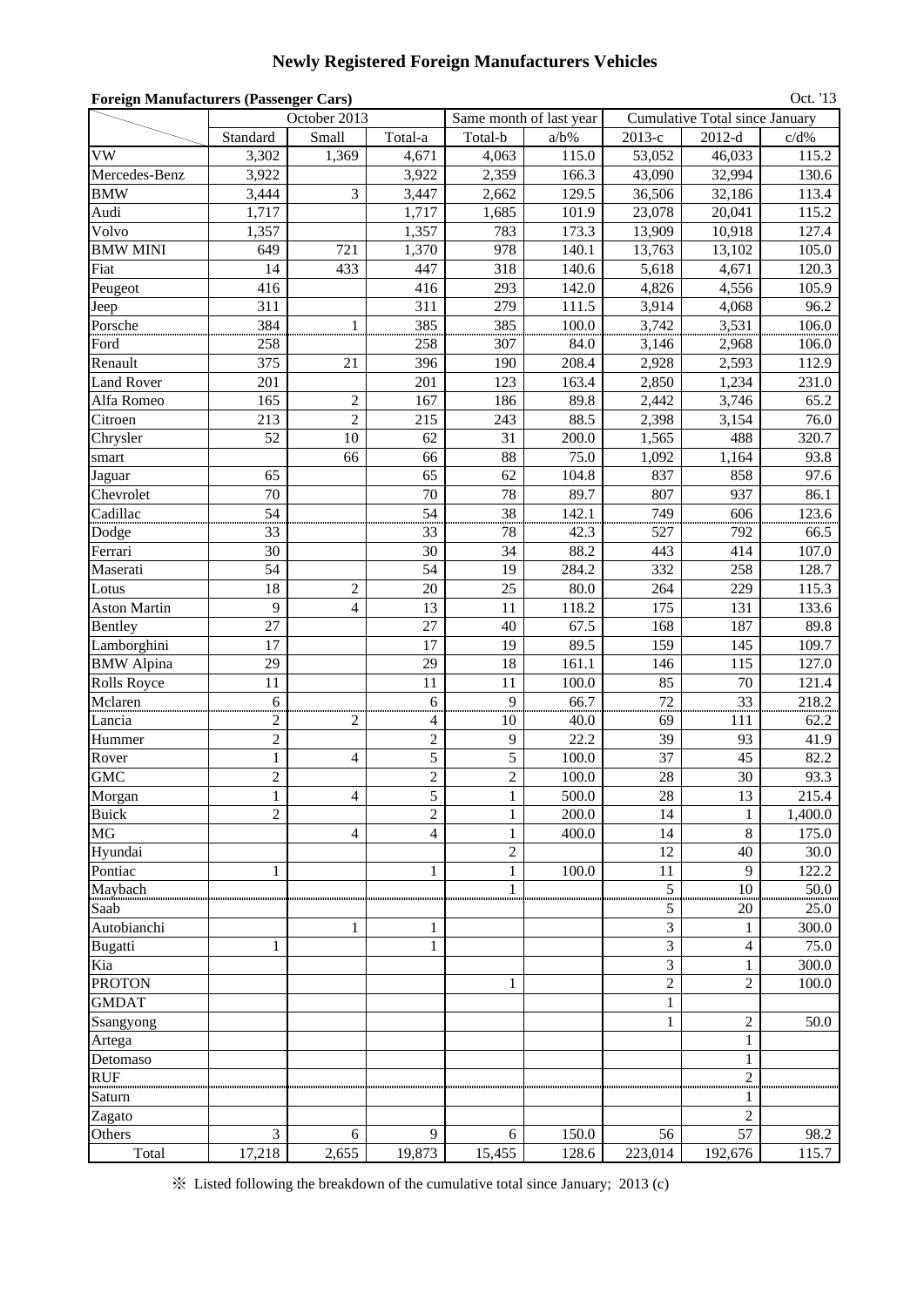#### **Foreign Manufacturers (Trucks)**

|                   |          | October 2013 |         | Same month of last year |         | Cumulative Total since January |                |         |
|-------------------|----------|--------------|---------|-------------------------|---------|--------------------------------|----------------|---------|
|                   | Standard | Small        | Total-a | Total-b                 | $a/b\%$ | $2013-c$                       | $2012-d$       | $c/d\%$ |
| Cadillac          | 31       |              | 31      | 38                      | 81.6    | 376                            | 411            | 91.5    |
| Chevrolet         | 27       |              | 27      | 18                      | 150.0   | 309                            | 273            | 113.2   |
| Ford              | 15       |              | 15      | 39                      | 38.5    | 249                            | 349            | 71.3    |
| Volvo             | 25       |              | 25      | 15                      | 166.7   | 201                            | 195            | 103.1   |
| Dodge             | 5        |              |         | 12                      | 41.7    | 88                             | 126            | 69.8    |
| <b>GMC</b>        | 10       |              | 10      | 7                       | 142.9   | 63                             | 60             | 105.0   |
| <b>Land Rover</b> |          |              |         | 7                       | 71.4    | 63                             | 55             | 114.5   |
| Hummer            |          |              |         | 7                       | 14.3    | 44                             | 108            | 40.7    |
| Scania            |          |              |         |                         |         | 15                             |                |         |
| Mercedes-Benz     |          |              |         | $\overline{c}$          |         | 9                              | 4              | 225.0   |
| Chrysler          |          |              |         |                         |         | 7                              | 5              | 140.0   |
| ${\rm VW}$        |          |              |         |                         |         | 3                              | 2              | 150.0   |
| Unimog            |          |              |         |                         |         | $\overline{c}$                 | 9              | 22.2    |
| Jeep              |          |              |         |                         |         |                                | $\overline{c}$ | 50.0    |
| Citroen           |          |              |         |                         |         |                                |                |         |
| Mini              |          |              |         |                         |         |                                |                |         |
| Rover             |          |              |         |                         |         |                                |                |         |
| Others            |          |              |         |                         |         | $\mathfrak{D}$                 | 3              | 66.7    |
| Total             | 125      |              | 125     | 147                     | 85.0    | 1,432                          | 1,605          | 89.2    |

#### **Foreign Manufacturers (Buses)**

|               |          | October  |         | Cumulative Total since January |          |         |  |  |
|---------------|----------|----------|---------|--------------------------------|----------|---------|--|--|
|               | $2013-a$ | $2012-b$ | $a/b\%$ | $2013-c$                       | $2012-d$ | $c/d\%$ |  |  |
| Hyundai       |          |          | 136.4   | 46                             | 55       | 83.6    |  |  |
| Mercedes-Benz |          |          |         |                                |          | 50.0    |  |  |
| Ford          |          |          |         |                                |          |         |  |  |
| Others        |          |          |         |                                |          | 300.0   |  |  |
| Total         | 15       | 2        | 125.0   |                                |          | 83.6    |  |  |

### **Newly Registered Japanease manufacturers overseas-made vehicles**

#### **Japanese Manufacturers overseas-made vehicles (Passenger Cars)**

|               |          | October 2013   |         |         | Same month of last year | Cumulative Total since January |          |         |  |
|---------------|----------|----------------|---------|---------|-------------------------|--------------------------------|----------|---------|--|
|               | Standard | Small          | Total-a | Total-b | $a/b\%$                 | $2013-c$                       | $2012-d$ | $c/d\%$ |  |
| <b>Nissan</b> |          | 2,257          | 2,259   | 3,160   | 71.5                    | 31,691                         | 37,664   | 84.1    |  |
| Mitsubishi    |          | 572            | 573     | 3,055   | 18.8                    | 11,055                         | 8,938    | 123.7   |  |
| Toyota        | 209      |                | 211     | 344     | 61.3                    | 2,653                          | 4,057    | 65.4    |  |
| Suzuki        |          | 4 <sub>1</sub> | 41      | 87      | 47.1                    | 1.174                          | 895      | 131.2   |  |
| Honda         |          |                |         |         | 42.9                    | 51                             | 175      | 29.1    |  |
| Isuzu         |          |                |         |         |                         |                                |          |         |  |
| Total         | 214      | 2,873          | 3,087   | 6,653   | 46.4                    | 46,625                         | 51,729   | 90.1    |  |

#### **Japanese Manufacturers overseas-made vehicles (Trucks)**

|               |          | October 2013 |         |         | Same month of last year | Cumulative Total since January |          |         |  |
|---------------|----------|--------------|---------|---------|-------------------------|--------------------------------|----------|---------|--|
|               | Standard | Small        | Total-a | Total-b | $a/b\%$                 | $2013-c$                       | $2012-d$ | $c/d\%$ |  |
| Toyota        | 24       | .048         | 1.072   | 1.326   | 80.8                    | 10.916                         | 11,121   | 98.2    |  |
| Honda         |          |              |         |         |                         |                                |          | 400.0   |  |
| <b>Nissan</b> |          |              |         |         |                         |                                | 10       | 20.0    |  |
| Mitsubishi    |          |              |         |         |                         |                                |          | 33.3    |  |
| Total         | 24       | .048         | 1.072   | 1.330   | 80.6                    | 10.923                         | 11,135   | 98.1    |  |

### **Grand Total Imported Vehicles**

|                    |          | October 2013 |         |         | Same month of last year | Cumulative Total since January |          |         |  |
|--------------------|----------|--------------|---------|---------|-------------------------|--------------------------------|----------|---------|--|
|                    | Standard | Small        | Total-a | Total-b | $a/b\%$                 | $2013-c$                       | $2012-d$ | $c/d\%$ |  |
| Passenger Cars     | 17.432   | 5.528        | 22.960  | 22.108  | 103.9                   | 269,639                        | 244,405  | 110.3   |  |
| <b>Trucks</b>      | 1491     | .048         | .197    | 1.477   | 81.0                    | 12.355                         | 12.740   | 97.0    |  |
| <b>Buses</b>       |          |              |         | 12      | 125.0                   |                                | 61       | 83.6    |  |
| <b>Grand Total</b> | 17,581   | 6.576        | 24,172  | 23,597  | 102.4                   | 282,045                        | 257,206  | 109.7   |  |

※ Listed following the breakdown of the cumulative total since January; 2013 (c)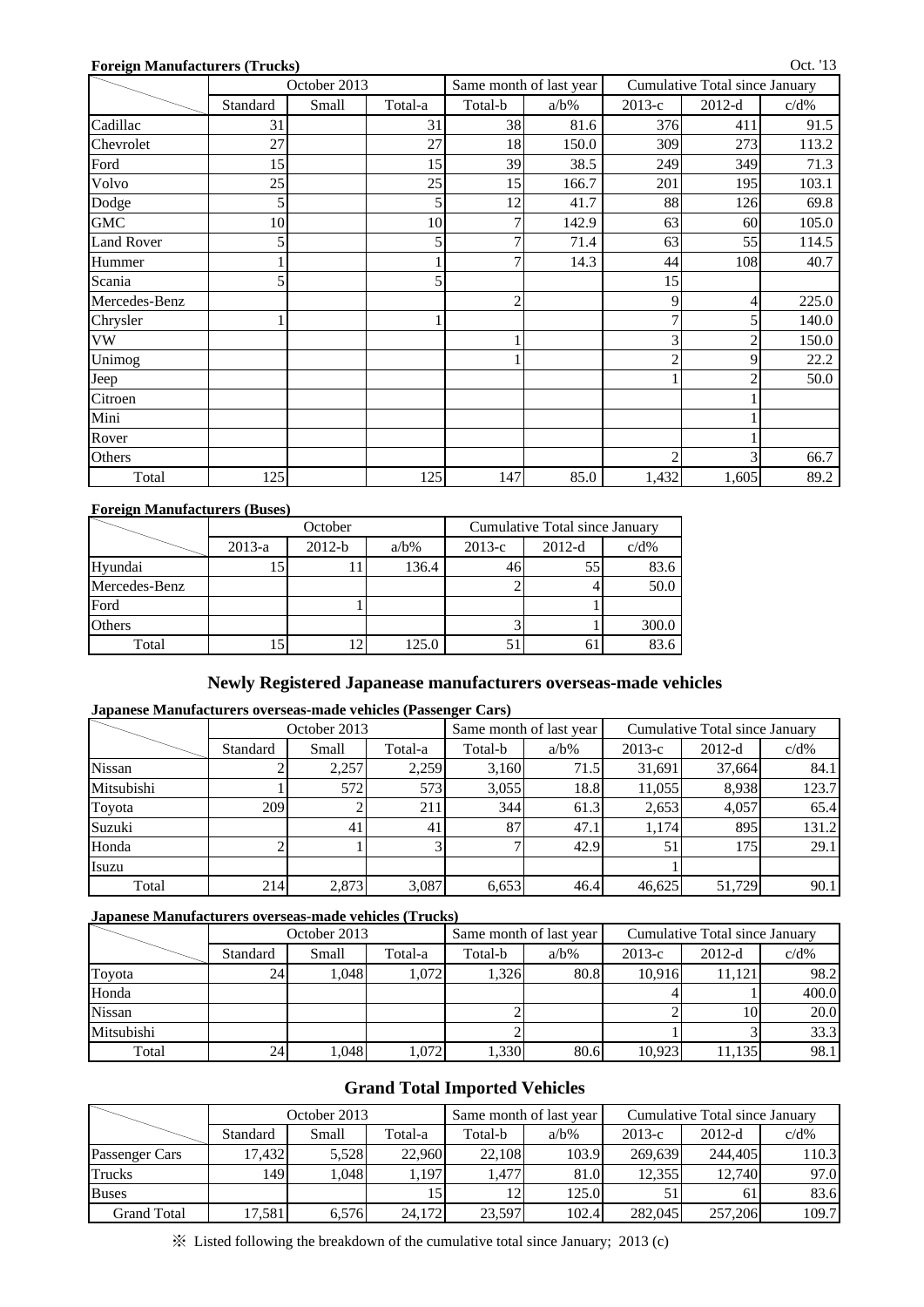Passenger Cars Total Passenger Cars/Trucks/Buses October Cumulative Total since January October Cumulative Total since January 2013-a 2012-b a/b% 2013-c 2012-d c/d% 2013-e 2012-f e/f% 2013-g 2012-h g/h% Hokkaido 670 637 105.2 8,109 7,387 109.8 738 691 106.8 8,788 7,958 110.4 Aomori | 92 100 92.0 1,068 1,053 101.4 110 123 89.4 1,256 1,213 103.5 Iwate 119 117 101.7 1,316 1,261 104.4 126 139 90.6 1,480 1,452 101.9 Miyagi 368 449 82.0 4,347 4,016 108.2 398 489 81.4 4,667 4,381 106.5 Akita 98 121 81.0 1,299 1,219 106.6 110 130 84.6 1,412 1,323 106.7 Yamagata | 150 142 105.6 1,735 1,659 104.6 164 164 100.0 1,906 1,826 104.4 Fukushima 237 289 82.0 3,040 2,757 110.3 258 323 79.9 3,307 2,978 111.0 Ibaraki 541 478 113.2 5,766 5,168 111.6 570 525 108.6 6,017 5,477 109.9 Tochigi 337 362 93.1 4,100 4,026 101.8 357 389 91.8 4,259 4,231 100.7 Gunma | 449 398 112.8 4,778 4,372 109.3 468 427 109.6 5,012 4,619 108.5 Saitama | 1,181 1,066 110.8 | 13,713 12,746 107.6 | 1,244 1,130 110.1 | 14,318 13,402 106.8 Chiba | 1,051 993 105.8 11,670 11,178 104.4 1,089 1,044 104.3 12,146 11,643 104.3 Tokyo 3,674 3,219 114.1 41,243 36,557 112.8 3,784 3,324 113.8 42,446 37,717 112.5 Kanagawa | 2,283 | 2,051 | 111.3 | 25,106 | 23,040 | 109.0 | 2,338 | 2,126 | 110.0 | 25,714 | 23,685 | 108.6 Yamanashi 160 144 111.1 1,863 1,721 108.3 169 155 109.0 1,962 1,809 108.5 Niigata | 297 | 314 94.6 | 3,707 | 3,358 | 110.4 | 321 | 356 90.2 | 4,026 | 3,632 | 110.8 Toyama 185 200 92.5 2,022 1,851 109.2 203 214 94.9 2,181 1,999 109.1 Ishikawa 194 179 108.4 2,180 1,893 115.2 207 206 100.5 2,339 2,077 112.6 Nagano | 337 320 105.3 4,053 3,755 107.9 363 356 102.0 4,305 4,025 107.0 Fukui 160 132 121.2 1,834 1,670 109.8 178 147 121.1 1,941 1,780 109.0 Gifu | 372 387 96.1 4,668 4,251 109.8 402 438 91.8 4,951 4,555 108.7 Shizuoka | 806 844 95.5 9,691 8,800 110.1 858 901 95.2 10,171 9,359 108.7 Aichi | 1,950 1,817 107.3 | 23,451 20,724 113.2 | 2,107 2,008 104.9 | 25,061 22,382 112.0 Mie 334 367 91.0 4,475 4,081 109.7 343 386 88.9 4,630 4,272 108.4 Shiga | 248 233 106.4 2,672 2,357 113.4 264 249 106.0 2,807 2,501 112.2 Kyoto | 467 | 486 96.1 | 5,410 | 4,897 | 110.5 | 482 | 508 94.9 | 5,599 | 5,109 | 109.6 Osaka 1,367 1,297 105.4 17,335 15,681 110.5 1,431 1,387 103.2 18,025 16,412 109.8 Nara | 241 215 112.1 2,750 2,519 109.2 247 225 109.8 2,818 2,608 108.1 Wakayama 127 152 83.6 1,678 1,532 109.5 131 156 84.0 1,742 1,591 109.5 Hyogo 1,077 1,039 103.7 13,297 11,544 115.2 1,109 1,072 103.5 13,648 11,876 114.9 Tottori 69 80 86.3 806 721 111.8 75 88 85.2 842 766 109.9 Shimane | 64 80 80.0 | 869 795 109.3 | 68 88 77.3 | 911 852 106.9 Okayama 329 385 85.5 3,842 3,672 104.6 352 396 88.9 3,976 3,777 105.3 Hiroshima | 468 464 100.9 | 5,288 4,532 116.7 | 488 495 98.6 | 5,490 4,756 115.4 Yamaguchi 209 211 99.1 2,679 2,517 106.4 223 223 100.0 2,799 2,622 106.8 Tokushima 126 114 110.5 1,356 1,185 114.4 135 125 108.0 1,452 1,265 114.8 Kagawa | 161 152 105.9 2,009 1,773 113.3 172 168 102.4 2,082 1,878 110.9 Ehime | 180 180 100.0 1,991 1,875 106.2 185 189 97.9 2,076 1,967 105.5 Kochi 90 72 125.0 975 900 108.3 96 82 117.1 1,024 963 106.3 Fukuoka 815 785 103.8 10,073 9,012 111.8 855 843 101.4 10,463 9,474 110.4 Saga | 70 103 68.0 978 949 103.1 72 107 67.3 1,040 1,011 102.9 Nagasaki | 115 | 157 73.2 | 1,558 | 1,397 | 111.5 | 118 | 175 67.4 | 1,631 | 1,485 | 109.8 Kumamoto | 226 | 249 | 90.8 | 2,584 | 2,206 | 117.1 | 249 | 270 | 92.2 | 2,721 | 2,359 | 115.3 Oita 144 200 72.0 1,905 1,733 109.9 150 206 72.8 1,970 1,806 109.1 Miyazaki 104 123 84.6 1,336 1,177 113.5 116 133 87.2 1,417 1,260 112.5 Kagoshima 160 147 108.8 1,913 1,794 106.6 178 155 114.8 2,034 1,907 106.7 Okinawa 58 58 100.0 1,101 1,094 100.6 71 66 107.6 1,183 1,166 101.5 Grand Total 22,960 22,108 103.9 269,639 244,405 110.3 24,172 23,597 102.4 282,045 257,206 109.7 Oct. '13

## **Newly Registered Vehicles by Prefecture (Total)**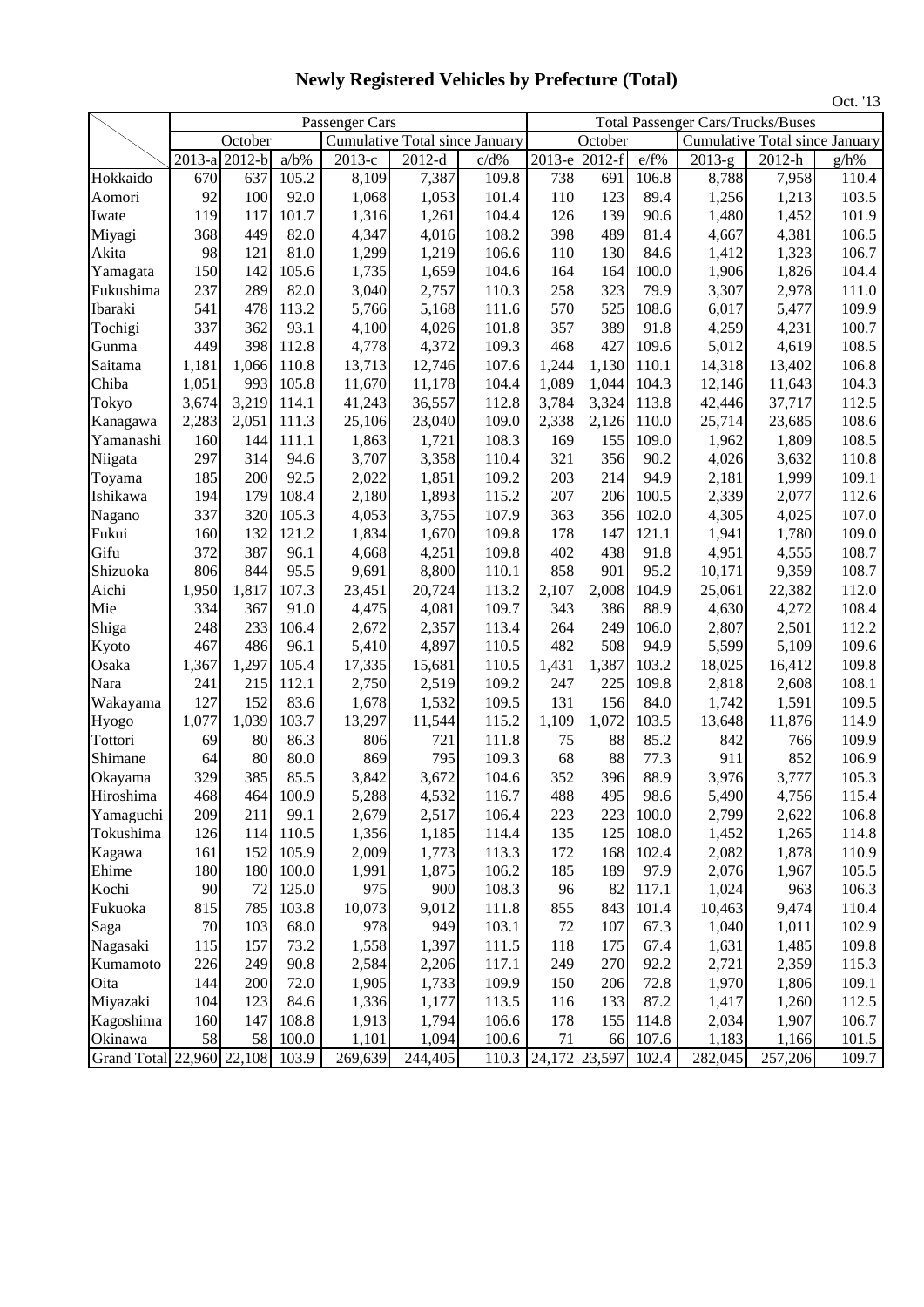|                                 |               |         |         |                |                                       |         |       |                     |           |          |                                          | Oct. '13 |
|---------------------------------|---------------|---------|---------|----------------|---------------------------------------|---------|-------|---------------------|-----------|----------|------------------------------------------|----------|
|                                 |               |         |         | Passenger Cars |                                       |         |       |                     |           |          | <b>Total Passenger Cars/Trucks/Buses</b> |          |
|                                 |               | October |         |                | <b>Cumulative Total since January</b> |         |       | October             |           |          | <b>Cumulative Total since January</b>    |          |
|                                 | 2013-a 2012-b |         | $a/b\%$ | 2013-е         | $2012-d$                              | $c/d\%$ |       | 2013-e 2012-f       | e/f%      | $2013-g$ | 2012-h                                   | g/h%     |
| Hokkaido                        | 561           | 425     | 132.0   | 5,923          | 4,934                                 | 120.0   | 569   | 433                 | 131.4     | 5,990    | 5,005                                    | 119.7    |
| Aomori                          | 59            | 47      | 125.5   | 734            | 644                                   | 114.0   | 59    | 48                  | 122.9     | 738      | 652                                      | 113.2    |
| Iwate                           | 81            | 62      | 130.6   | 860            | 735                                   | 117.0   | 81    | 62                  | 130.6     | 871      | 748                                      | 116.4    |
| Miyagi                          | 295           | 220     | 134.1   | 3,266          | 2,838                                 | 115.1   | 300   | 221                 | 135.7     | 3,288    | 2,887                                    | 113.9    |
| Akita                           | 64            | 59      | 108.5   | 749            | 629                                   | 119.1   | 65    | 60                  | 108.3     | 757      | 642                                      | 117.9    |
| Yamagata                        | 114           | 67      | 170.1   | 1,168          | 948                                   | 123.2   | 115   | 68                  | 169.1     | 1,199    | 967                                      | 124.0    |
| Fukushima                       | 185           | 152     | 121.7   | 2,114          | 1,858                                 | 113.8   | 187   | 154                 | 121.4     | 2,133    | 1,875                                    | 113.8    |
| Ibaraki                         | 450           | 295     | 152.5   | 4,336          | 3,782                                 | 114.6   | 459   | 303                 | 151.5     | 4,401    | 3,858                                    | 114.1    |
| Tochigi                         | 282           | 242     | 116.5   | 3,159          | 2,892                                 | 109.2   | 282   | 244                 | 115.6     | 3,188    | 2,924                                    | 109.0    |
| Gunma                           | 369           | 261     | 141.4   | 3,768          | 3,218                                 | 117.1   | 369   | 269                 | 137.2     | 3,807    | 3,257                                    | 116.9    |
| Saitama                         | 999           | 769     | 129.9   | 11,150         | 9,474                                 | 117.7   | 1,008 | 781                 | 129.1     | 11,267   | 9,620                                    | 117.1    |
| Chiba                           | 920           | 705     | 130.5   | 9,804          | 8,930                                 | 109.8   | 929   | 711                 | 130.7     | 9,883    | 9,008                                    | 109.7    |
| Tokyo                           | 3,467         | 2,837   | 122.2   | 38,302         | 33,876                                | 113.1   | 3,474 | 2,844               | 122.2     | 38,390   | 33,988                                   | 113.0    |
| Kanagawa                        | 2,102         | 1,601   | 131.3   | 22,115         | 19,670                                | 112.4   | 2,109 | 1,615               | 130.6     | 22,191   | 19,782                                   | 112.2    |
| Yamanashi                       | 140           | 109     | 128.4   | 1,563          | 1,363                                 | 114.7   | 140   | 110                 | 127.3     | 1,570    | 1,375                                    | 114.2    |
| Niigata                         | 247           | 180     | 137.2   | 2,695          | 2,231                                 | 120.8   | 248   | 182                 | 136.3     | 2,711    | 2,253                                    | 120.3    |
| Toyama                          | 138           | 99      | 139.4   | 1,568          | 1,252                                 | 125.2   | 139   | 100                 | 139.0     | 1,579    | 1,275                                    | 123.8    |
| Ishikawa                        | 164           | 111     | 147.7   | 1,706          | 1,401                                 | 121.8   | 164   | 111                 | 147.7     | 1,714    | 1,410                                    | 121.6    |
| Nagano                          | 296           | 237     | 124.9   | 3,243          | 2,726                                 | 119.0   | 296   | 238                 | 124.4     | 3,257    | 2,751                                    | 118.4    |
| Fukui                           | 140           | 100     | 140.0   | 1,471          | 1,244                                 | 118.2   | 142   | 102                 | 139.2     | 1,481    | 1,258                                    | 117.7    |
| Gifu                            | 329           | 278     | 118.3   | 3,827          | 3,284                                 | 116.5   | 332   | 286                 | 116.1     | 3,868    | 3,333                                    | 116.1    |
| Shizuoka                        | 692           | 539     | 128.4   | 7,797          | 6,492                                 | 120.1   | 695   | 547                 | 127.1     | 7,842    | 6,554                                    | 119.7    |
| Aichi                           | 1,703         | 1,226   | 138.9   | 20,025         | 17,140                                | 116.8   | 1,732 | 1,255               | 138.0     | 20,289   | 17,392                                   | 116.7    |
| Mie                             | 263           | 233     | 112.9   | 3,397          | 2,885                                 | 117.7   | 264   | 238                 | 110.9     | 3,415    | 2,912                                    | 117.3    |
| Shiga                           | 217           | 153     | 141.8   | 2,227          | 1,855                                 | 120.1   | 217   | 157                 | 138.2     | 2,251    | 1,882                                    | 119.6    |
| Kyoto                           | 418           | 357     | 117.1   | 4,551          | 4,011                                 | 113.5   | 418   | 358                 | 116.8     | 4,568    | 4,036                                    | 113.2    |
| Osaka                           | 1,226         | 1,002   | 122.4   | 15,340         | 13,591                                | 112.9   | 1,234 | 1,008               | 122.4     | 15,414   | 13,651                                   | 112.9    |
| Nara                            | 219           | 163     | 134.4   | 2,413          | 2,137                                 | 112.9   | 219   | 164                 | 133.5     | 2,424    | 2,148                                    | 112.8    |
| Wakayama                        | 114           | 99      | 115.2   | 1,401          | 1,185                                 | 118.2   | 115   | 99                  | 116.2     | 1,404    | 1,190                                    | 118.0    |
| Hyogo                           | 959           | 780     | 122.9   | 11,532         | 9,671                                 | 119.2   | 965   | 780                 | 123.7     | 11,597   | 9,725                                    | 119.2    |
| Tottori                         | 45            | 35      | 128.6   | 521            | 426                                   | 122.3   | 45    | 35                  | 128.6     | 522      | 431                                      | 121.1    |
| Shimane                         | 41            | 32      | 128.1   | 523            | 384                                   | 136.2   | 41    | 33                  | 124.2     | 526      | 387                                      | 135.9    |
| Okayama                         | 250           | 197     | 126.9   | 2,924          | 2,476                                 | 118.1   | 251   | 197                 | 127.4     | 2,936    | 2,483                                    | 118.2    |
| Hiroshima                       | 394           | 294     | 134.0   | 4,307          | 3,610                                 | 119.3   | 394   |                     | 294 134.0 | 4,330    | 3,629                                    | 119.3    |
| Yamaguchi                       | 171           | 116     | 147.4   | 1,995          | 1,688                                 | 118.2   | 171   | 116                 | 147.4     | 2,005    | 1,701                                    | 117.9    |
| Tokushima                       | 115           | 75      | 153.3   | 1,099          | 907                                   | 121.2   | 120   | 80                  | 150.0     | 1,132    | 940                                      | 120.4    |
| Kagawa                          | 138           | 111     | 124.3   | 1,660          | 1,430                                 | 116.1   | 139   | 111                 | 125.2     | 1,665    | 1,440                                    | 115.6    |
| Ehime                           | 146           | 119     | 122.7   | 1,619          | 1,392                                 | 116.3   | 146   | 119                 | 122.7     | 1,621    | 1,394                                    | 116.3    |
| Kochi                           | 64            | 35      | 182.9   | 643            | 512                                   | 125.6   | 64    | 35                  | 182.9     | 646      | 514                                      | 125.7    |
| Fukuoka                         | 633           | 483     | 131.1   | 7,719          | 6,537                                 | 118.1   | 635   | 489                 | 129.9     | 7,747    | 6,590                                    | 117.6    |
| Saga                            | 48            | 51      | 94.1    | 652            | 568                                   | 114.8   | 48    | 51                  | 94.1      | 661      | 578                                      | 114.4    |
| Nagasaki                        | 93            | 76      | 122.4   | 1,122          | 959                                   | 117.0   | 93    | 76                  | 122.4     | 1,128    | 965                                      | 116.9    |
| Kumamoto                        | 170           | 146     | 116.4   | 1,933          | 1,497                                 | 129.1   | 173   | 147                 | 117.7     | 1,953    | 1,516                                    | 128.8    |
| Oita                            | 114           | 94      | 121.3   | 1,357          | 1,085                                 | 125.1   | 114   | 95                  | 120.0     | 1,362    | 1,092                                    | 124.7    |
| Miyazaki                        | 75            | 66      | 113.6   | 933            | 761                                   | 122.6   | 79    | 70                  | 112.9     | 944      | 767                                      | 123.1    |
| Kagoshima                       | 124           | 85      | 145.9   | 1,381          | 1,187                                 | 116.3   | 125   | 86                  | 145.3     | 1,394    | 1,191                                    | 117.0    |
| Okinawa                         | 39            | 32      | 121.9   | 422            | 361                                   | 116.9   | 49    |                     | 32 153.1  | 438      | 366                                      | 119.7    |
| Grand Total 19,873 15,455 128.6 |               |         |         | 223,014        | 192,676                               | 115.7   |       | 20,013 15,614 128.2 |           | 224,497  | 194,342                                  | 115.5    |

**Newly Registered Vehicles by Prefecture(Foreign Manufacturers)**